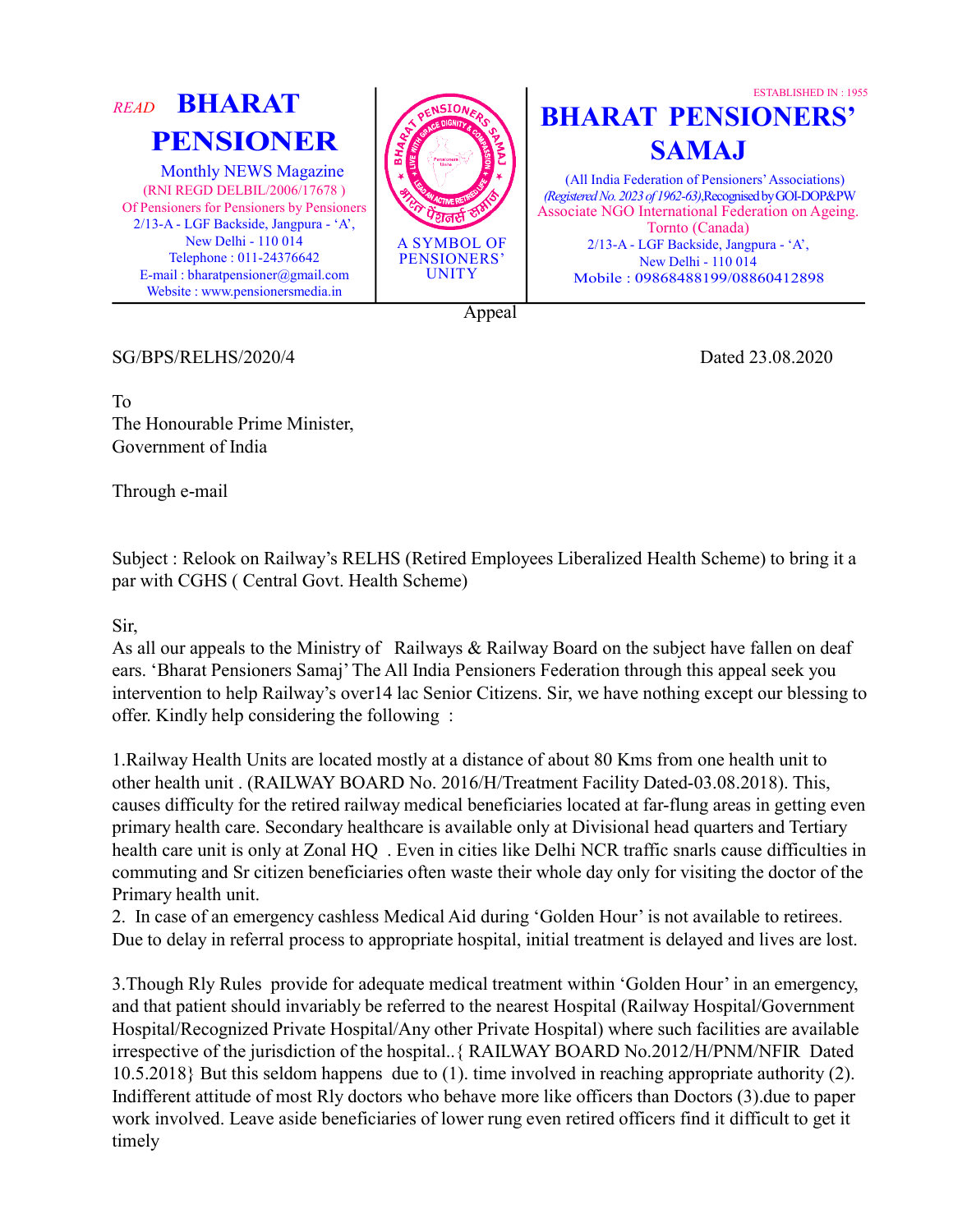## Refferal process:

1.The simplest referral process for referring of patients for Treatment, Investigations, Physiotherapy, etc. to the Private Empanelled and other Govt. Hospitals requires signatures of two doctors( 1). Treating Doctor (2).Administrative doctor nominated by MD/ CMS/CMO incharge of hospital who is not available in health unit & one has to travel to Divisiona/Central hospital (.{ RAILWAY BOARD NO. 2018/Trans Cell//Health/Medical Issues Dated: 24.01.2019} 2.Leave aside referral to private empanelled hospital . In railways even for visiting Railways own Subdivisional/Divisional/Central hospital referral by competent Rly doctor is reqd.

## Reimbursement of medical expenses :

1. Majority of Pensioners do not have enough money to initially pay to private hospital for emergency treatment .2. Reimbursement is at CGHS rate whereas hospitals charge much more from non referred patients for emergency treatment 3. Actual System of processing reimbursement, causes much inconvenience and anxiety to Sr citizens who are unable to get reimbursement easily which is much less than the actual cost of treatment.

Smart cards for cashless treatment in emergency :

In July 2016 Railway Ministry launched CTSE Smart card for cashless treatment in Private empanelled Hospitals in case of medical emergencies and charged up-to Rs 30000/additional for this card which no hospital recognizes.

In April 2019 Railway Ministry Launched UMID card (Unique Medical I D card). Facilities promised are not available on ground till today the 19th August 2020

In 2020 during Covid-19 period Rly launched Tele medical consultation in N. Rly Central hospital through 'MYRHIS' Aap which too is proving failure due to (1). Live activation live link not sent to all 'UMID' beneficiaries under the jurisdiction (2). Doctors do not turn up in video conference for consultation on the day & time of appointment.

31st Meeting of Standing Committee of Voluntary Agencies (SCOVA) Ministry of Railways argued (Minutes of 31st SCOVA DOP &PW F No42/03/2019-P&PW(D) dated 25.10.2019 item 5.of discussion ) that if the following suggestions on the lines of CGHS i.e. (a) Authorization of Doctors of Railway Health Units for referral to empanelled private hospitals, (b) Special provisions for Treatment of RELHS Beneficiaries who are above 80 years of age (c) Waiving of condition of Referral from Railway Doctor for over 75 years of age RELHS beneficiaries for OPD Consultation & treatment in Government Hospitals are accepted then the infrastructure and manpower in establishing secondary and tertiary facilities through Divisional/SubDivisional and Central Hospitals will remain under-utilized/unutilized.

 Sir, Ground reality is that today these facilities are over croweded. More over ,Railway hospitals are now empanelled to 'Ayusaman Bharat' and have been opened to Central Govt Employees also. In any case these rly facilities are usefull only to those who happen to reside nearby.

## In view of the above facts we request you to take a relook on RELHS and considering the following points & to bring RELHS at par wth CGHS:

1. The ratio of pensioners to serving employees is of the order of 1.8:1 already. In the railway sector, octogenarians constitute more than 30% of the total pensioners. Railways have the largest